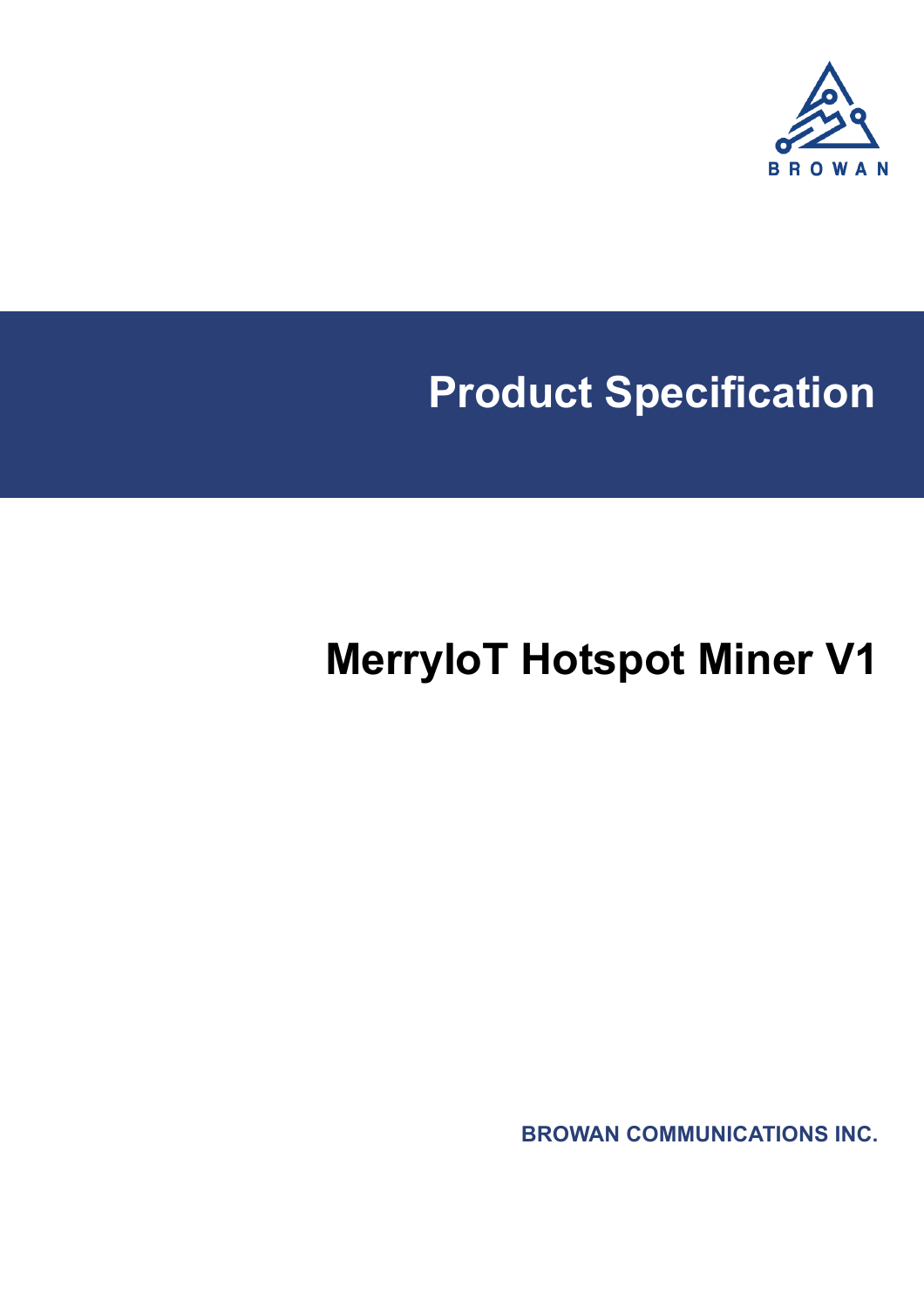#### Revision History

| <b>Revision</b>  | <b>Date</b>   | <b>Description</b>      |  |
|------------------|---------------|-------------------------|--|
| 1.0              | Aug. 26, 2021 | 1 <sup>st</sup> Release |  |
| $\overline{1.1}$ | Sep. 08, 2021 | Block diagram modified  |  |
| 1.2              | Oct. 27, 2021 | US band added           |  |
| 1.3              | Nov. 03, 2021 | EU and AS923 band added |  |
|                  |               |                         |  |
|                  |               |                         |  |
|                  |               |                         |  |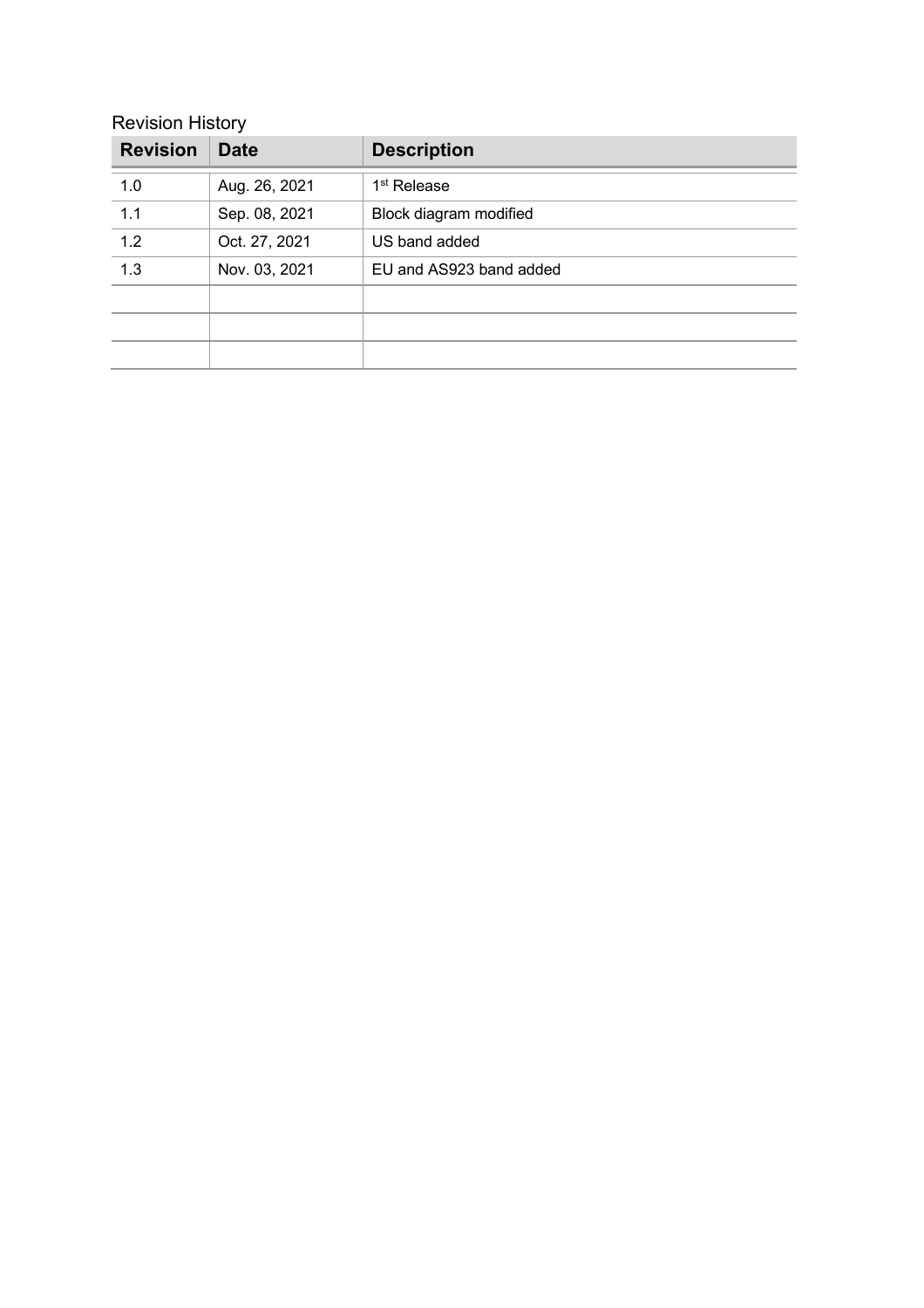# Copyright

#### © 2019-22 BROWAN COMMUNICATIONS INCORPORATION

This document is copyrighted with all rights reserved. No part of this publication may be reproduced, transmitted, transcribed, stored in a retrieval system, or translated into any language in any form by any means without the written permission of BROWAN COMMUNICATIONS INCORPORATION.

#### **Notice**

BROWAN COMMUNICATIONS INCORPORATION reserves the right to change specifications without prior notice. While the information in this manual has been compiled with great care, it may not be deemed an assurance of product characteristics.

BROWAN COMMUNICATIONS INCORPORATION shall be liable only to the degree specified in the terms of sale and delivery.

The reproduction and distribution of the documentation and software supplied with this product and the use of its contents is subject to written authorization from BROWAN COMMUNICATIONS INCORPORATION.

#### **Trademark**

The product described in this document is a licensed product of BROWAN COMMUNICATIONS INCORPORATION.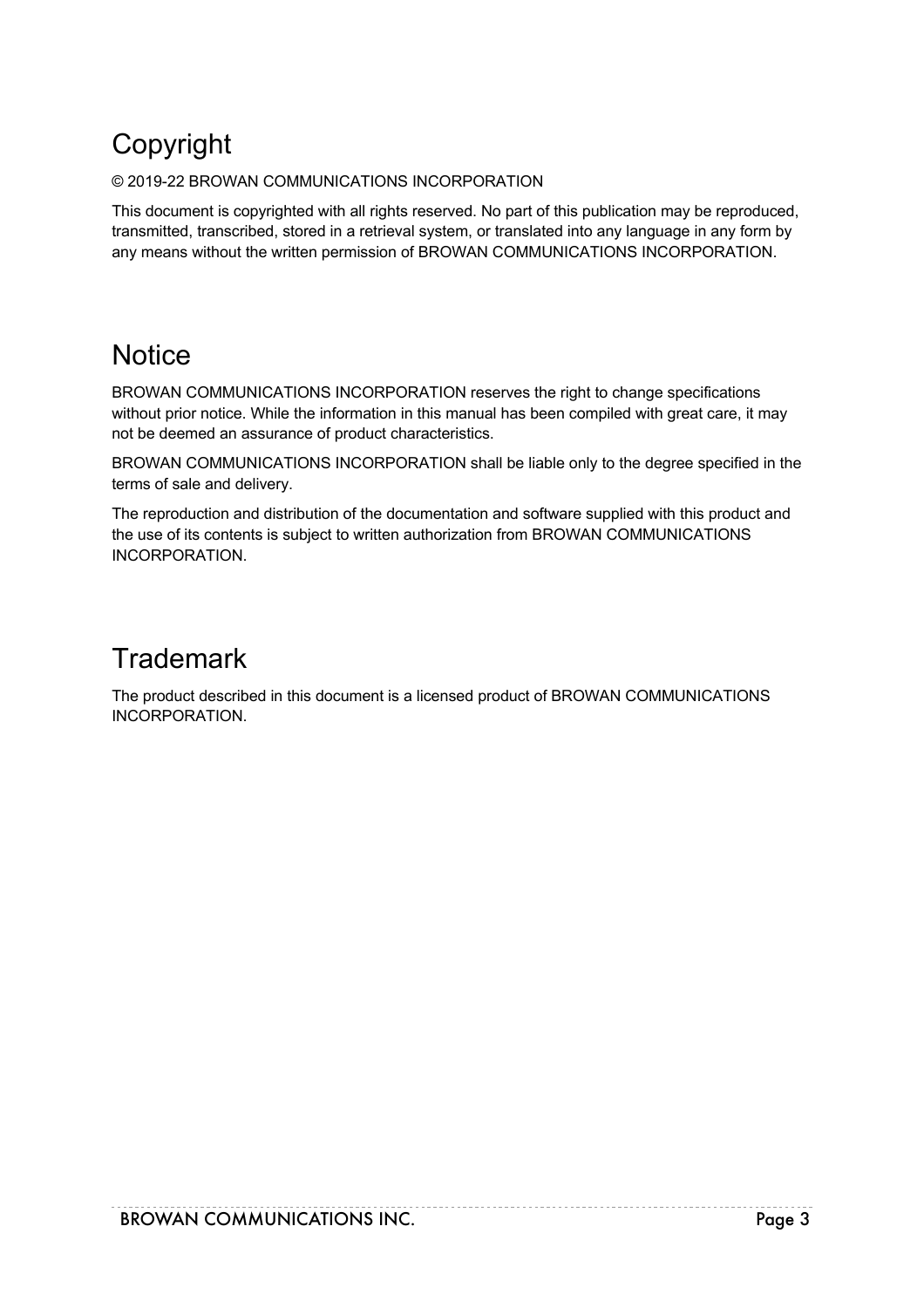# **Contents**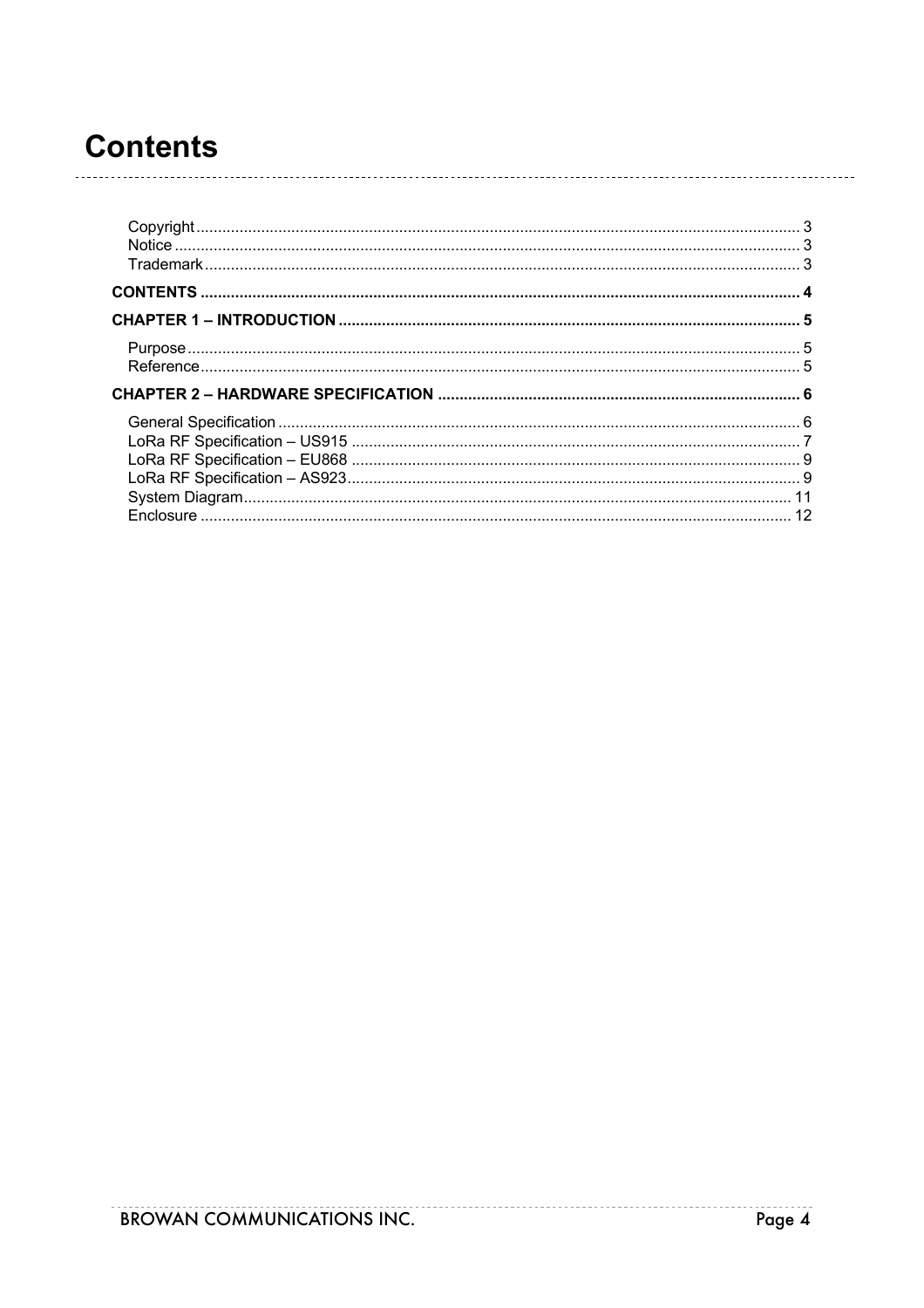## **Chapter 1 – Introduction**

#### Purpose

MerryIoT Hotspot Miner V1 is designed for edge computing applications in IoT, Smart Manufacturing, Automation, Blockchain and etc, to support high performance, high reliability and high throughput for the heavy data processing demand.

MerryIoT Hotspot Miner V1 is targeting at AIoT applications with quad A55 cores, G52 GPU hardware, based on Linux distribution. IoT solution providers can easily integrate advanced and stable functions for their application-centric development on their own IoT projects.

#### Reference

| <b>Document</b>                    | Author        |
|------------------------------------|---------------|
| <b>LoRaWAN Regional Parameters</b> | LoRa Alliance |
| LoRaWAN Specification              | LoRa Alliance |
|                                    |               |
|                                    |               |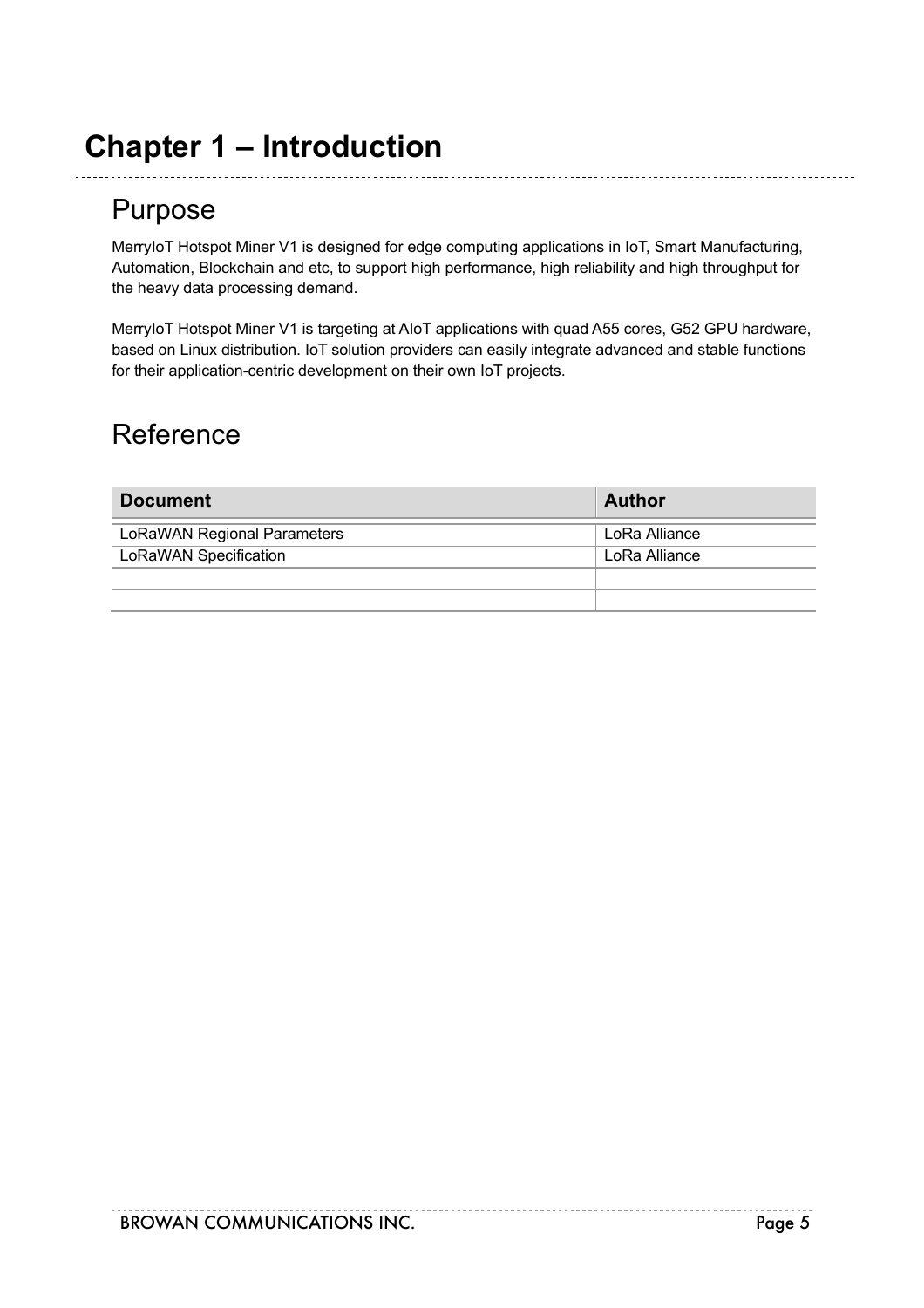### General Specification

| No.             | Item                     | Description                                                                     |  |  |  |
|-----------------|--------------------------|---------------------------------------------------------------------------------|--|--|--|
| $\mathbf{1}$    | <b>CPU</b>               | Rockchip RK3566                                                                 |  |  |  |
|                 |                          | Quad-core Cortex-A55 up to 1.8GHz                                               |  |  |  |
| $\mathbf 2$     | Memory                   | <b>DDR3/4 4GB</b><br>$\overline{a}$                                             |  |  |  |
| $\overline{3}$  | Storage                  | eMMC 32GB<br>$\overline{\phantom{a}}$                                           |  |  |  |
| $\overline{4}$  | LoRa radio               | US 915 / EU868/ AS923 SKU<br>$\overline{\phantom{a}}$                           |  |  |  |
|                 |                          | External SMA antenna                                                            |  |  |  |
| 5               | W-Fi radio               | 2.4GHz 1Tx/1Rx 802.11 b/g/n<br>$\blacksquare$                                   |  |  |  |
|                 |                          | Built-in antenna<br>$\overline{a}$                                              |  |  |  |
| 6               | <b>BLE</b> radio         | 2.4GHz BLE 5.2<br>$\overline{a}$                                                |  |  |  |
|                 |                          | Built-in antenna<br>$\qquad \qquad \blacksquare$                                |  |  |  |
| 7               | Crypto chip              | I2C control<br>$\overline{\phantom{a}}$                                         |  |  |  |
|                 |                          | Microchip ATECC608A/B in SOIC-8 and UDFN-8<br>$\qquad \qquad -$                 |  |  |  |
| 8               | <b>LAN</b> interface     | RJ45 1Gbps x 1<br>$\overline{\phantom{a}}$                                      |  |  |  |
| 9               | $\overline{\mathsf{TF}}$ | <b>External TF card slot</b><br>$\overline{a}$                                  |  |  |  |
|                 |                          | Supports SDXC or higher speed<br>$\blacksquare$                                 |  |  |  |
| $\overline{10}$ | $\overline{USB}$         | External USB-A 2.0 connector<br>$\overline{\phantom{0}}$                        |  |  |  |
|                 |                          | Reserved for future use<br>$\blacksquare$                                       |  |  |  |
| 11              | LEDs                     | Logo<br>$\qquad \qquad \blacksquare$                                            |  |  |  |
|                 |                          | Single colored LED indicator (green) x 4<br>$\overline{\phantom{a}}$            |  |  |  |
|                 |                          | Power<br>■                                                                      |  |  |  |
|                 |                          | <b>Status</b><br>■                                                              |  |  |  |
|                 |                          | System<br>■                                                                     |  |  |  |
|                 |                          | Wi-Fi<br>п                                                                      |  |  |  |
| 12              | <b>Button</b>            | Push button (GPIO)<br>$\overline{a}$                                            |  |  |  |
| 13              | Console                  | Debug UART console<br>$\overline{a}$                                            |  |  |  |
| 14              | Environment              | Temp. operating -10 $^{\circ}$ C ~ +40 $^{\circ}$ C ambient<br>$\overline{a}$   |  |  |  |
|                 |                          | Storage -20 $^{\circ}$ C ~ +70 $^{\circ}$ C ambient<br>$\overline{\phantom{a}}$ |  |  |  |
|                 |                          | Humidity operating 5%RH ~ 95%RH (non-condensed relative<br>$\overline{a}$       |  |  |  |
|                 |                          | humidity)                                                                       |  |  |  |
|                 |                          | Altitude operating $0 \sim 3000$ Meters                                         |  |  |  |
| 15              | IP ratings               | IP42 (plastic enclosure)<br>$\frac{1}{2}$                                       |  |  |  |
| $\overline{16}$ | Size                     | 140x110x20 mm<br>$\overline{a}$                                                 |  |  |  |
| 17              | Power                    | DC jack<br>$\qquad \qquad -$                                                    |  |  |  |
|                 |                          | DC12V 1~1.5A                                                                    |  |  |  |
| <b>Note</b>     |                          |                                                                                 |  |  |  |
|                 |                          |                                                                                 |  |  |  |

\_\_\_\_\_\_\_\_\_\_\_\_\_\_\_\_\_\_\_\_\_\_\_\_\_\_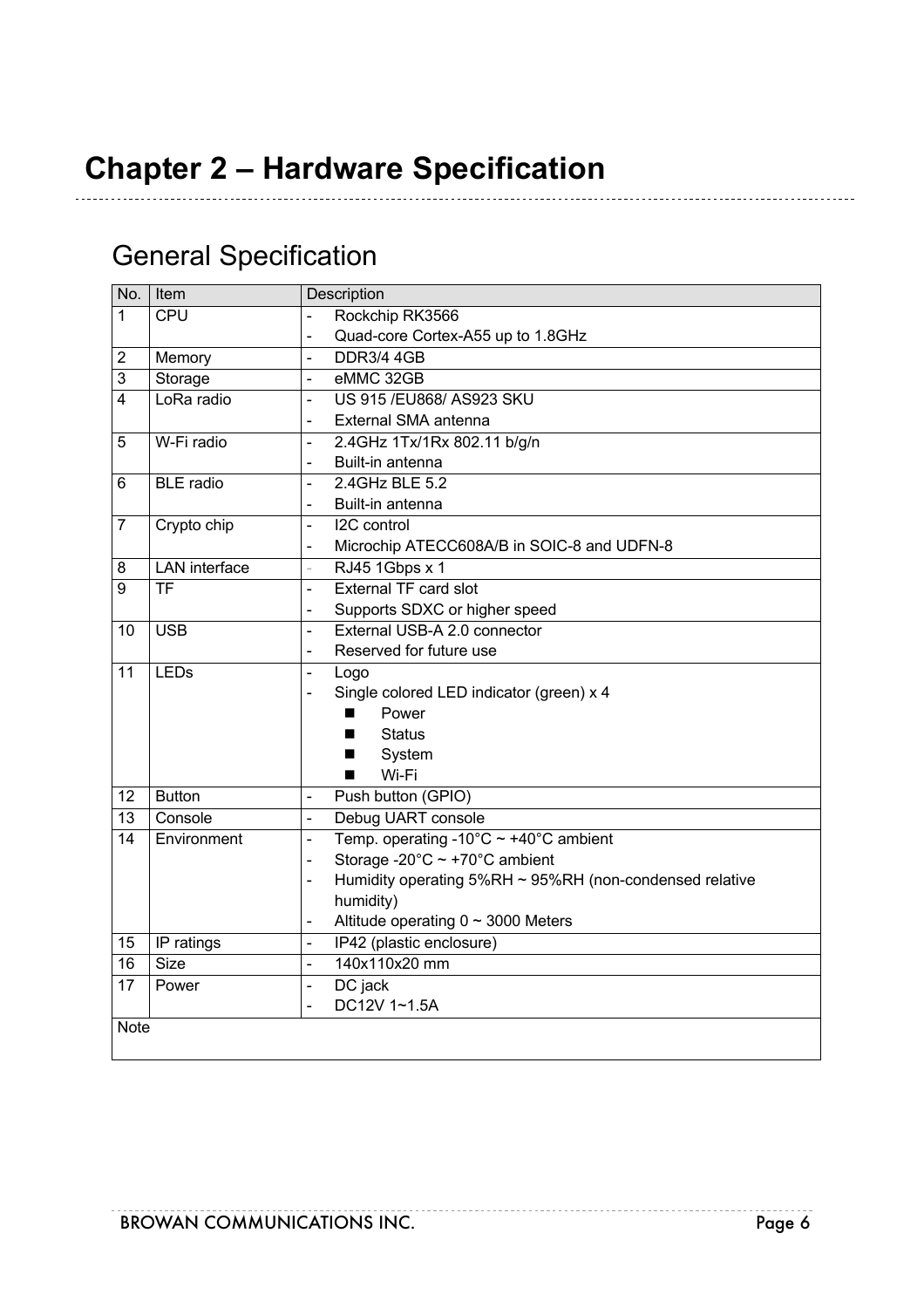# LoRa RF Specification – US915

| No.            | Item             | Description                                                                   |  |  |  |
|----------------|------------------|-------------------------------------------------------------------------------|--|--|--|
| 1              | Channels         | US915 (known as US902-928)                                                    |  |  |  |
| $\overline{2}$ | <b>Bandwidth</b> | 125KHz/ 500KHz                                                                |  |  |  |
| 3              | Power            | 5VDC, 500mA (typical)                                                         |  |  |  |
| 4              | Antenna          | 1 ipex connector on board for external antenna                                |  |  |  |
| $\overline{5}$ | Interface        | SPI for data communication                                                    |  |  |  |
| 6              | <b>GPIOs</b>     | To control SX1262 (chip select)                                               |  |  |  |
| 7              | Form Factor      | Mini-PCle<br>$\overline{\phantom{0}}$                                         |  |  |  |
|                |                  | 40 x 50 (w/golden pins) x 3 mm                                                |  |  |  |
| 8              | Channel Plan     | Upstream (64 channels @ 125KHz BW, starting at 902.3MHz and<br>$\blacksquare$ |  |  |  |
|                | $-US915$         | incrementing linearly by 200KHz to 914.9MHz)                                  |  |  |  |
|                |                  |                                                                               |  |  |  |
|                |                  | Frequency (MHZ)<br><b>Spreading Factor</b>                                    |  |  |  |
|                |                  | 902.3<br>SF7BW125 to SF10BW125<br>٠                                           |  |  |  |
|                |                  | 902.5<br>SF7BW125 to SF10BW125<br>■                                           |  |  |  |
|                |                  | 902.7<br>SF7BW125 to SF10BW125<br>■                                           |  |  |  |
|                |                  | 902.9<br>SF7BW125 to SF10BW125<br>■                                           |  |  |  |
|                |                  | 903.1<br>SF7BW125 to SF10BW125                                                |  |  |  |
|                |                  | 903.3<br>SF7BW125 to SF10BW125                                                |  |  |  |
|                |                  | 903.5<br>SF7BW125 to SF10BW125<br>■                                           |  |  |  |
|                |                  | 903.7<br>SF7BW125 to SF10BW125<br>■                                           |  |  |  |
|                |                  | 903.9<br><b>SF7BW125 to SF10BW125</b><br>ш                                    |  |  |  |
|                |                  | 904.1<br><b>SF7BW125 to SF10BW125</b><br>٠                                    |  |  |  |
|                |                  | 904.3<br><b>SF7BW125 to SF10BW125</b>                                         |  |  |  |
|                |                  | 904.5<br><b>SF7BW125 to SF10BW125</b><br>П                                    |  |  |  |
|                |                  | 904.7<br><b>SF7BW125 to SF10BW125</b><br>ı                                    |  |  |  |
|                |                  | 904.9<br><b>SF7BW125 to SF10BW125</b>                                         |  |  |  |
|                |                  | 905.1<br><b>SF7BW125 to SF10BW125</b><br>٠                                    |  |  |  |
|                |                  | 905.3<br><b>SF7BW125 to SF10BW125</b><br>٠                                    |  |  |  |
|                |                  | 905.5<br>SF7BW125 to SF10BW125<br>■                                           |  |  |  |
|                |                  | 905.7<br>SF7BW125 to SF10BW125<br>■                                           |  |  |  |
|                |                  | 905.9<br>SF7BW125 to SF10BW125<br>٠                                           |  |  |  |
|                |                  | 906.1<br>SF7BW125 to SF10BW125<br>906.3<br>SF7BW125 to SF10BW125              |  |  |  |
|                |                  | ш<br>SF7BW125 to SF10BW125                                                    |  |  |  |
|                |                  | 906.5<br>906.7<br>SF7BW125 to SF10BW125<br>■                                  |  |  |  |
|                |                  | 906.9<br>SF7BW125 to SF10BW125                                                |  |  |  |
|                |                  | 907.1<br>SF7BW125 to SF10BW125<br>■                                           |  |  |  |
|                |                  | 907.3<br>SF7BW125 to SF10BW125<br>■                                           |  |  |  |
|                |                  | 907.5<br>SF7BW125 to SF10BW125                                                |  |  |  |
|                |                  | SF7BW125 to SF10BW125<br>907.7<br>■                                           |  |  |  |
|                |                  | 907.9<br>SF7BW125 to SF10BW125<br>■                                           |  |  |  |
|                |                  | 908.1<br>SF7BW125 to SF10BW125<br>■                                           |  |  |  |
|                |                  | 908.3<br>SF7BW125 to SF10BW125                                                |  |  |  |
|                |                  | 908.5<br>SF7BW125 to SF10BW125                                                |  |  |  |
|                |                  | 908.7<br>SF7BW125 to SF10BW125                                                |  |  |  |
|                |                  | 908.9<br>SF7BW125 to SF10BW125<br>■                                           |  |  |  |
|                |                  | 909.1<br>SF7BW125 to SF10BW125<br>■                                           |  |  |  |
|                |                  | 909.3<br>SF7BW125 to SF10BW125<br>■                                           |  |  |  |
|                |                  | SF7BW125 to SF10BW125<br>909.5<br>■                                           |  |  |  |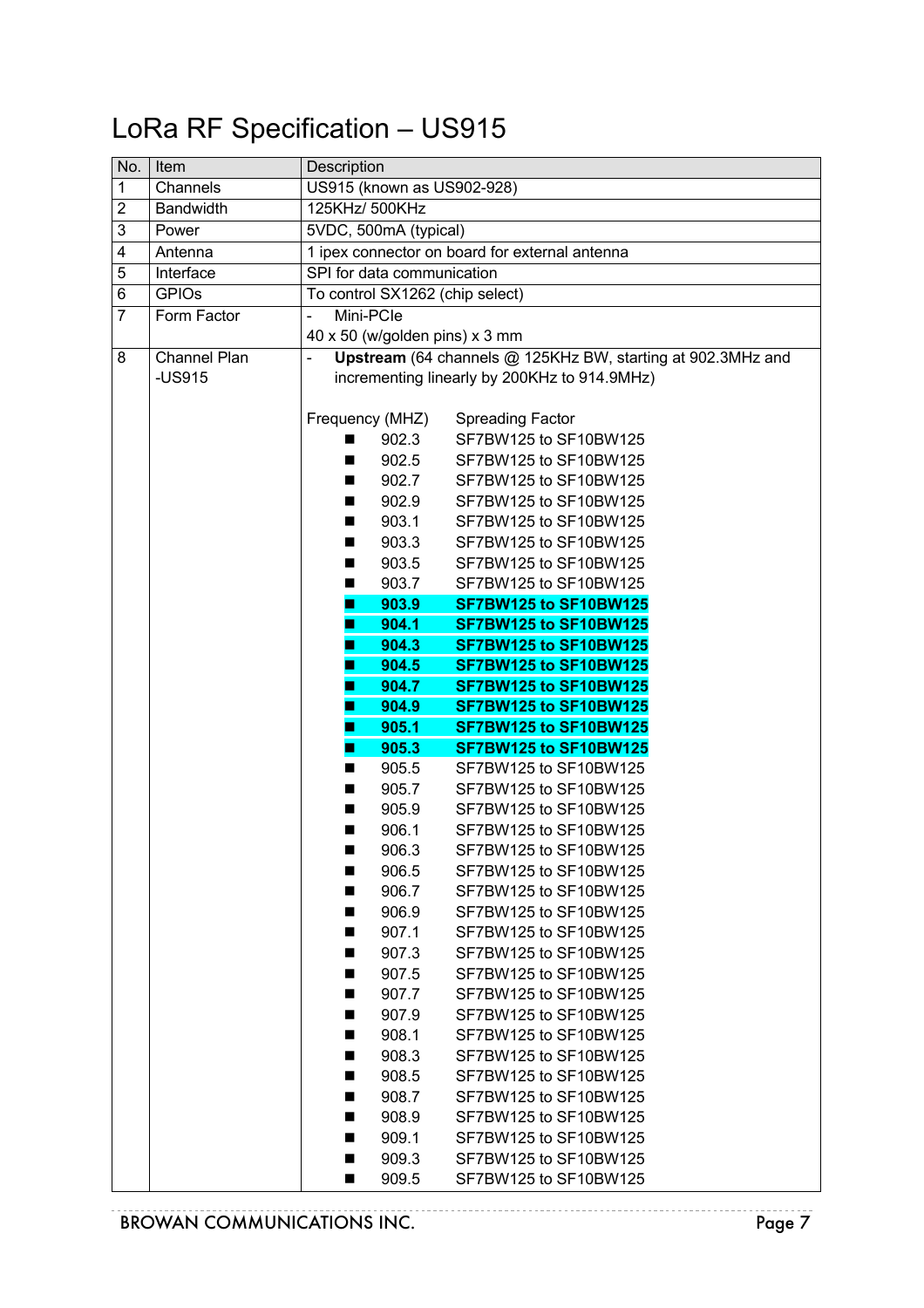| No. | Item | Description     |                 |                                                                                                                                       |
|-----|------|-----------------|-----------------|---------------------------------------------------------------------------------------------------------------------------------------|
|     |      | ■               | 909.7           | SF7BW125 to SF10BW125                                                                                                                 |
|     |      | ■               | 909.9           | SF7BW125 to SF10BW125                                                                                                                 |
|     |      | ■               | 910.1           | SF7BW125 to SF10BW125                                                                                                                 |
|     |      | п               | 910.3           | SF7BW125 to SF10BW125                                                                                                                 |
|     |      | ■               | 910.5           | SF7BW125 to SF10BW125                                                                                                                 |
|     |      | ■               | 910.7           | SF7BW125 to SF10BW125                                                                                                                 |
|     |      | ■               | 910.9           | SF7BW125 to SF10BW125                                                                                                                 |
|     |      | п               | 911.1           | SF7BW125 to SF10BW125                                                                                                                 |
|     |      | п               | 911.3           | SF7BW125 to SF10BW125                                                                                                                 |
|     |      |                 |                 |                                                                                                                                       |
|     |      | ■               | 911.5           | SF7BW125 to SF10BW125                                                                                                                 |
|     |      | ■               | 911.7           | SF7BW125 to SF10BW125                                                                                                                 |
|     |      | ■               | 911.9           | SF7BW125 to SF10BW125                                                                                                                 |
|     |      | ■               | 912.1           | SF7BW125 to SF10BW125                                                                                                                 |
|     |      | ■               | 912.3           | SF7BW125 to SF10BW125                                                                                                                 |
|     |      | ■               | 912.5           | SF7BW125 to SF10BW125                                                                                                                 |
|     |      | ■               | 912.7           | SF7BW125 to SF10BW125                                                                                                                 |
|     |      | ■               | 912.9           | SF7BW125 to SF10BW125                                                                                                                 |
|     |      | п               | 913.1           | SF7BW125 to SF10BW125                                                                                                                 |
|     |      | ■               | 913.3           | SF7BW125 to SF10BW125                                                                                                                 |
|     |      | ■               | 913.5           | SF7BW125 to SF10BW125                                                                                                                 |
|     |      | ■               | 913.7           | SF7BW125 to SF10BW125                                                                                                                 |
|     |      | ■               | 913.9           | SF7BW125 to SF10BW125                                                                                                                 |
|     |      | п               | 914.1           | SF7BW125 to SF10BW125                                                                                                                 |
|     |      | ■               | 914.3           | SF7BW125 to SF10BW125                                                                                                                 |
|     |      | ■               | 914.5           | SF7BW125 to SF10BW125                                                                                                                 |
|     |      | ■               | 914.7           | SF7BW125 to SF10BW125                                                                                                                 |
|     |      | ■               | 914.9           | SF7BW125 to SF10BW125                                                                                                                 |
|     |      |                 | Frequency (MHZ) | Upstream (8 channels @ 500KHz BW, starting at 903.0MHz and<br>incrementing linearly by 1.6MHz to 914.2MHz)<br><b>Spreading Factor</b> |
|     |      | ■               | 903.0           | <b>SF8BW500</b>                                                                                                                       |
|     |      |                 | 904.6           | <b>SF8BW500</b>                                                                                                                       |
|     |      |                 | 906.2           | <b>SF8BW500</b>                                                                                                                       |
|     |      |                 | 907.8           | <b>SF8BW500</b>                                                                                                                       |
|     |      | ■               | 909.4           | <b>SF8BW500</b>                                                                                                                       |
|     |      | п               | 911.0           | <b>SF8BW500</b>                                                                                                                       |
|     |      | ■               | 912.6           | <b>SF8BW500</b>                                                                                                                       |
|     |      | ■               | 914.2           | <b>SF8BW500</b>                                                                                                                       |
|     |      |                 |                 | Downstream (8 channels @ 500KHz BW, starting at 923.3MHz and<br>incrementing linearly by 600KHz to 927.5MHz)                          |
|     |      |                 |                 |                                                                                                                                       |
|     |      | Frequency (MHZ) |                 | <b>Spreading Factor</b>                                                                                                               |
|     |      | u               | 923.3           | <b>SF7BW500 to SF12BW500 (RX1)</b>                                                                                                    |
|     |      | u               | 923.9           | <b>SF7BW500 to SF12BW500 (RX1)</b>                                                                                                    |
|     |      | ┛               | 924.5           | <b>SF7BW500 to SF12BW500 (RX1)</b>                                                                                                    |
|     |      | K               | 925.1           | <b>SF7BW500 to SF12BW500 (RX1)</b>                                                                                                    |
|     |      |                 | 925.7           | <b>SF7BW500 to SF12BW500 (RX1)</b>                                                                                                    |
|     |      | п               | 926.3           | <b>SF7BW500 to SF12BW500 (RX1)</b>                                                                                                    |

<u>. . . . . . . . . . . .</u>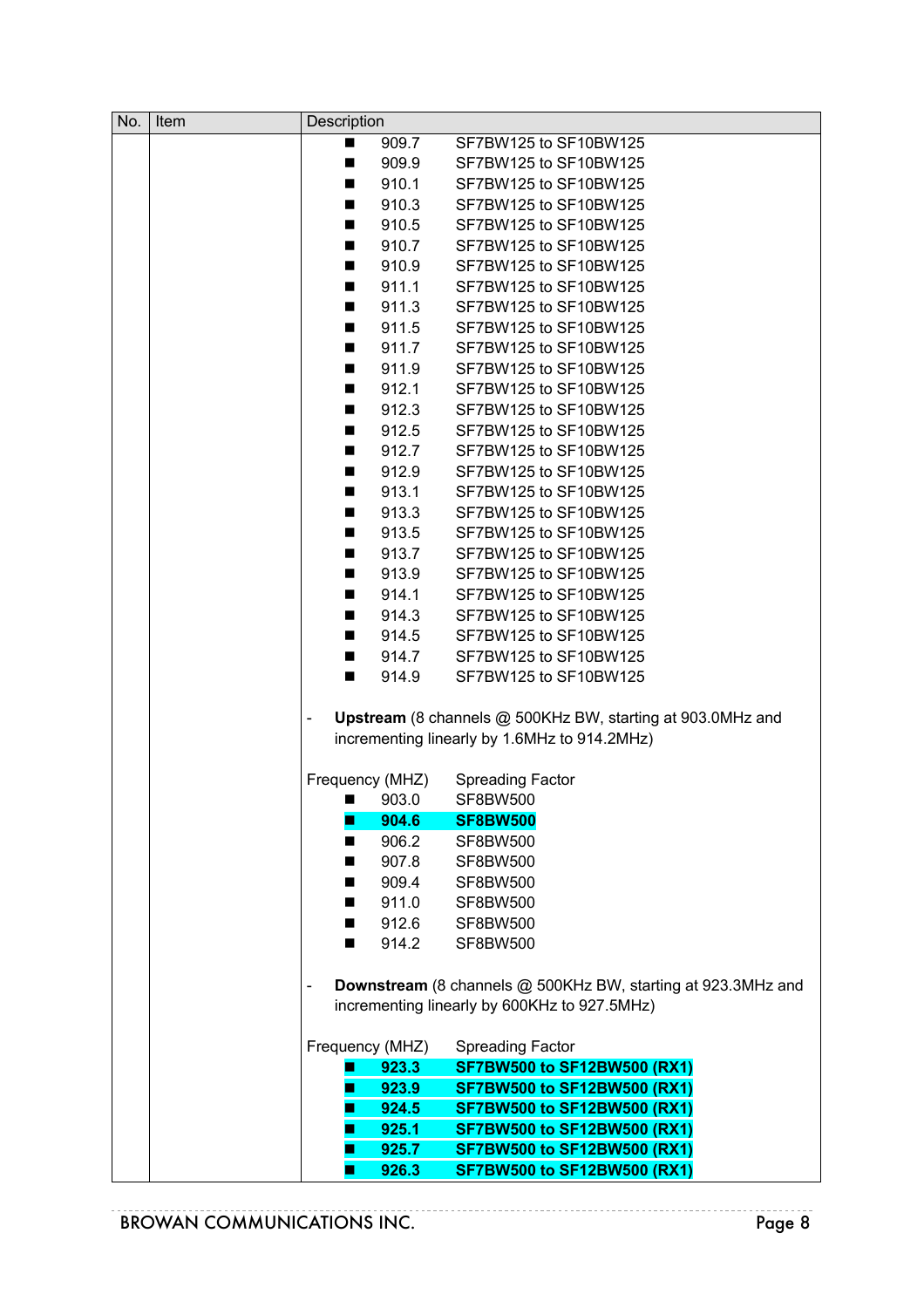| No   | Item | Description |       |                                    |  |
|------|------|-------------|-------|------------------------------------|--|
|      |      |             | 926.9 | <b>SF7BW500 to SF12BW500 (RX1)</b> |  |
|      |      |             | 927.5 | <b>SF7BW500 to SF12BW500 (RX1)</b> |  |
|      |      |             | 923.3 | <b>SF12BW500 (RX2)</b>             |  |
|      |      |             |       |                                    |  |
| Note |      |             |       |                                    |  |
|      |      |             |       |                                    |  |

### LoRa RF Specification – EU868

| No.            | Item                | Description                                      |  |  |  |
|----------------|---------------------|--------------------------------------------------|--|--|--|
| $\mathbf 1$    | Channels            | EU868 (known as EU863-870)                       |  |  |  |
| $\overline{2}$ | <b>Bandwidth</b>    | 125KHz/ 250KHz                                   |  |  |  |
| 3              | Power               | 5VDC, 500mA (typical)                            |  |  |  |
| 4              | Antenna             | 1 ipex connector on board for external antenna   |  |  |  |
| 5              | Interface           | SPI for data communication                       |  |  |  |
| 6              | <b>GPIOs</b>        | To control SX1262 (chip select)                  |  |  |  |
| $\overline{7}$ | Form Factor         | Mini-PCle<br>$\blacksquare$                      |  |  |  |
|                |                     | $40 \times 50$ (w/golden pins) x 3 mm            |  |  |  |
| 8              | <b>Channel Plan</b> | <b>Upstream</b><br>$\overline{a}$                |  |  |  |
|                | -EU868              |                                                  |  |  |  |
|                |                     | Frequency (MHZ)<br><b>Spreading Factor</b>       |  |  |  |
|                |                     | SF7BW125 to SF12BW125<br>868.1<br>■              |  |  |  |
|                |                     | 868.3<br>SF7BW125 to SF12BW125 and SF7BW250<br>■ |  |  |  |
|                |                     | 868.5<br>SF7BW125 to SF12BW125<br>■              |  |  |  |
|                |                     | 867.1<br>SF7BW125 to SF12BW125                   |  |  |  |
|                |                     | 867.3<br>SF7BW125 to SF12BW125<br>■              |  |  |  |
|                |                     | 867.5<br>SF7BW125 to SF12BW125<br>▬              |  |  |  |
|                |                     | SF7BW125 to SF12BW125<br>867.7<br>▬              |  |  |  |
|                |                     | 867.9<br>SF7BW125 to SF12BW125                   |  |  |  |
|                |                     | 868.8<br><b>FSK</b><br>■                         |  |  |  |
|                |                     | <b>Downstream</b>                                |  |  |  |
|                |                     |                                                  |  |  |  |
|                |                     | Frequency (MHZ) Spreading Factor                 |  |  |  |
|                |                     | Uplink channels 1-9 (RX1)                        |  |  |  |
|                |                     | 869.525 MHz / DR0 (SF12, 125 kHz)                |  |  |  |
|                |                     | <b>Note</b>                                      |  |  |  |

# LoRa RF Specification – AS923

| N <sub>o</sub> | Item             | Description                                    |  |
|----------------|------------------|------------------------------------------------|--|
|                | Channels         | AS923-1                                        |  |
|                |                  | AS923-2                                        |  |
| 2              | <b>Bandwidth</b> | 125KHz/ 250KHz                                 |  |
| 3              | Power            | 5VDC, 500mA (typical)                          |  |
|                | Antenna          | 1 ipex connector on board for external antenna |  |
| 5              | Interface        | SPI for data communication                     |  |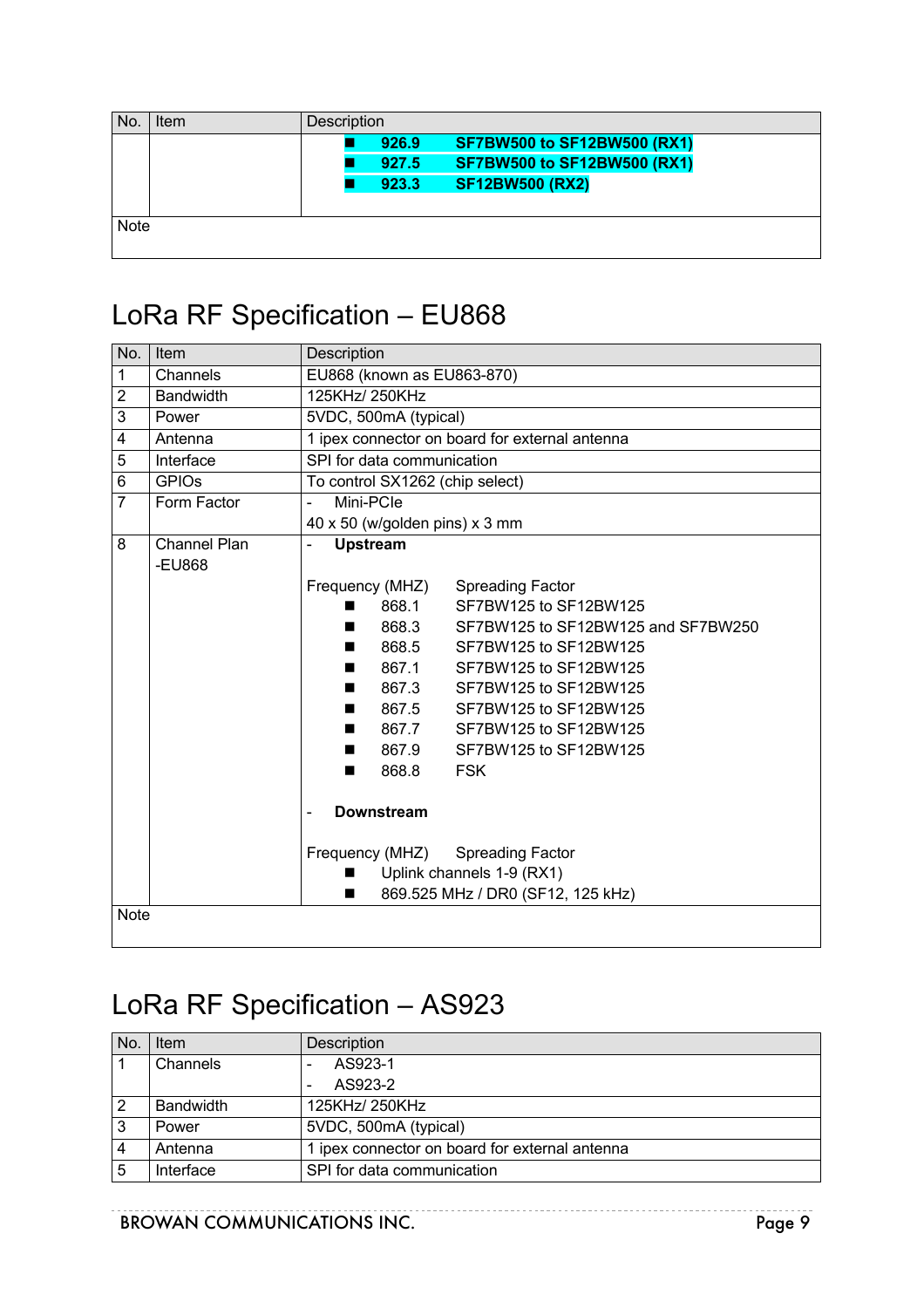| No.            | Item                       | Description                                  |  |  |
|----------------|----------------------------|----------------------------------------------|--|--|
| 6              | <b>GPIOs</b>               | To control SX1262 (chip select)              |  |  |
| $\overline{7}$ | Form Factor                | Mini-PCle<br>$\overline{\phantom{0}}$        |  |  |
|                |                            | 40 x 50 (w/golden pins) x 3 mm               |  |  |
| 8              | Channel Plan<br>$-AS923-1$ | <b>Upstream</b><br>$\blacksquare$            |  |  |
|                |                            | Frequency (MHZ) Spreading Factor             |  |  |
|                |                            | 923.2 - SF7BW125 to SF12BW125<br>■           |  |  |
|                |                            | 923.4 - SF7BW125 to SF12BW125<br>■           |  |  |
|                |                            | 922.2 - SF7BW125 to SF12BW125                |  |  |
|                |                            | 922.4 - SF7BW125 to SF12BW125<br>■           |  |  |
|                |                            | 922.6 - SF7BW125 to SF12BW125<br>■           |  |  |
|                |                            | 922.8 - SF7BW125 to SF12BW125<br>■           |  |  |
|                |                            | 923.0 - SF7BW125 to SF12BW125<br>■           |  |  |
|                |                            | 922.0 - SF7BW125 to SF12BW125                |  |  |
|                |                            | 922.1 - SF7BW250<br>$\blacksquare$           |  |  |
|                |                            | 921.8 - FSK<br>■                             |  |  |
|                |                            | <b>Downstream</b>                            |  |  |
|                |                            | Frequency (MHZ) Spreading Factor             |  |  |
|                |                            | Uplink channels 1-10 (RX1)<br>$\blacksquare$ |  |  |
|                |                            | 923.2 - SF10BW125 (RX2)<br>■                 |  |  |
| 9              | Channel Plan               | <b>Upstream</b><br>$\blacksquare$            |  |  |
|                | $-AS923-2$                 |                                              |  |  |
|                |                            | Frequency (MHZ) Spreading Factor             |  |  |
|                |                            | 923.2 - SF7BW125 to SF12BW125<br>■           |  |  |
|                |                            | 923.4 - SF7BW125 to SF12BW125<br>■           |  |  |
|                |                            | 923.6 - SF7BW125 to SF12BW125                |  |  |
|                |                            | 923.8 - SF7BW125 to SF12BW125                |  |  |
|                |                            | 924.0 - SF7BW125 to SF12BW125<br>■           |  |  |
|                |                            | 924.2 - SF7BW125 to SF12BW125<br>■           |  |  |
|                |                            | 924.4 - SF7BW125 to SF12BW125<br>■           |  |  |
|                |                            | 924.6 - SF7BW125 to SF12BW125                |  |  |
|                |                            | 924.5 - SF7BW250                             |  |  |
|                |                            | 924.8 - FSK<br>٠                             |  |  |
|                |                            | <b>Downstream</b>                            |  |  |
|                |                            | Frequency (MHZ)<br><b>Spreading Factor</b>   |  |  |
|                |                            | Uplink channels 1-10 (RX1)                   |  |  |
|                |                            | 923.2 - SF10BW125 (RX2)                      |  |  |
| <b>Note</b>    |                            |                                              |  |  |
|                |                            |                                              |  |  |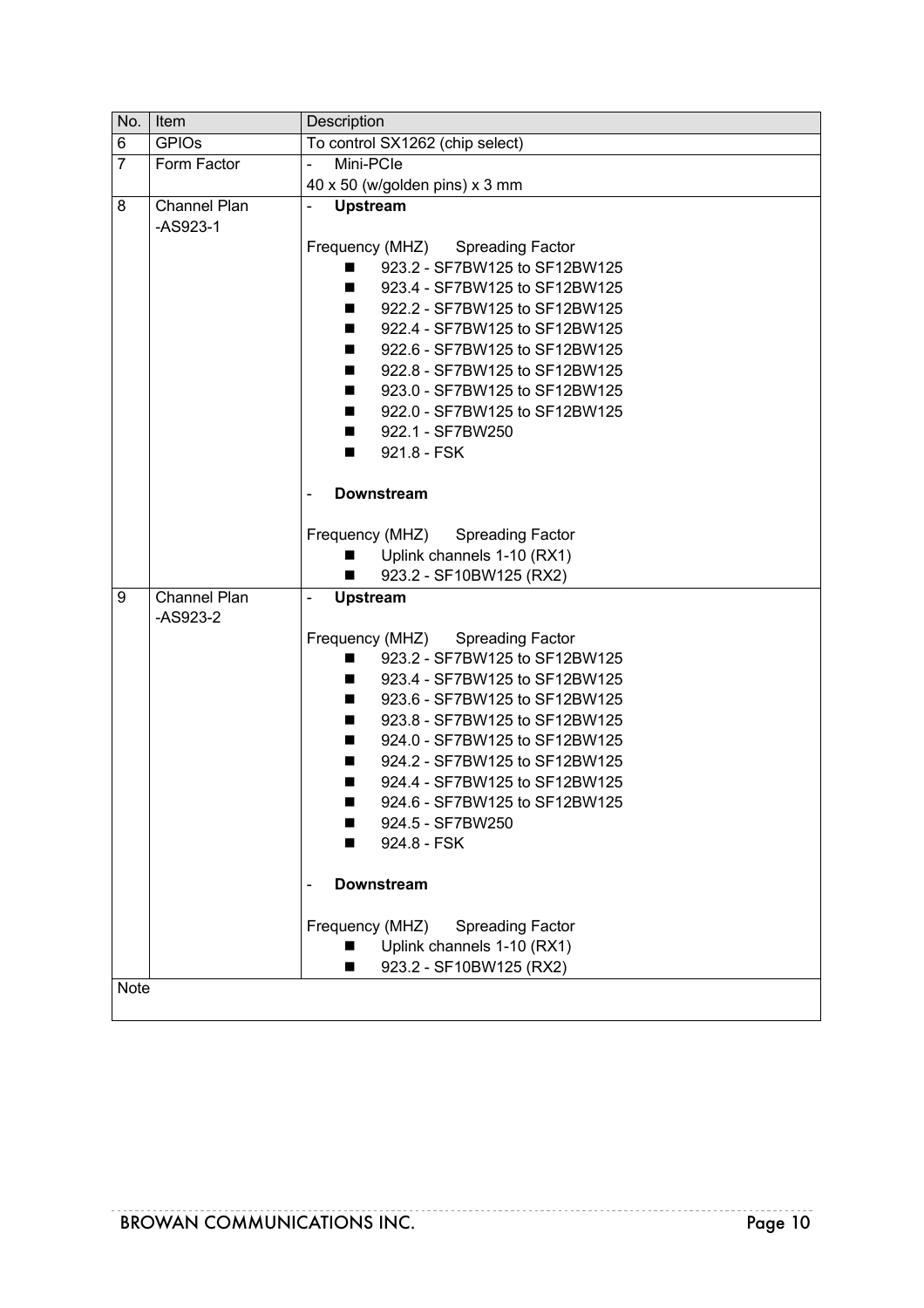## System Diagram